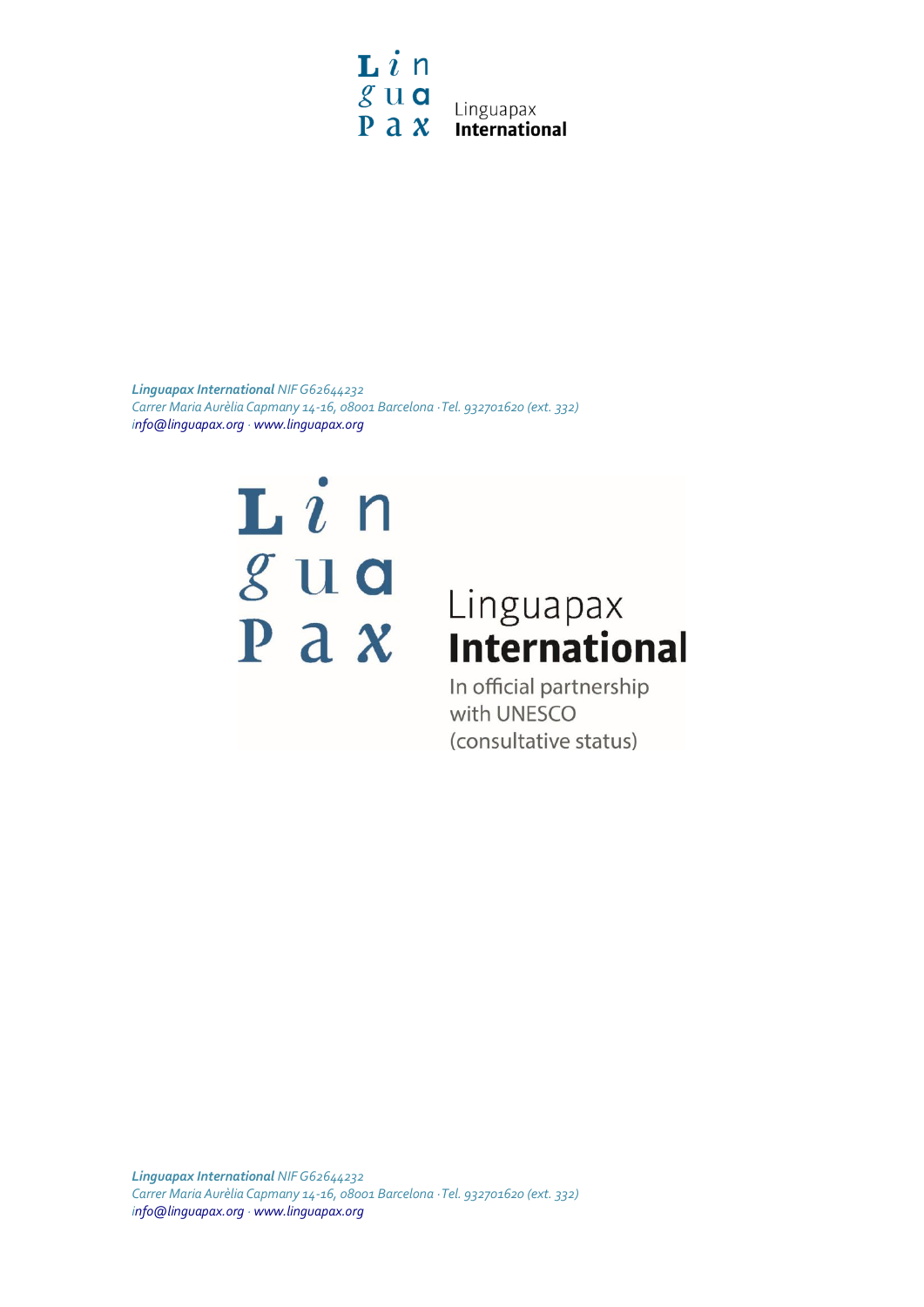$\mathbf{L}i$ n  $\begin{array}{c} \mathcal{L} \\ \mathcal{S} \cup \mathbf{Q} \\ \mathbf{P} \mathbf{a} \mathbf{X} \end{array}$  Linguapax

# **ACTIVITY REPORT 2020**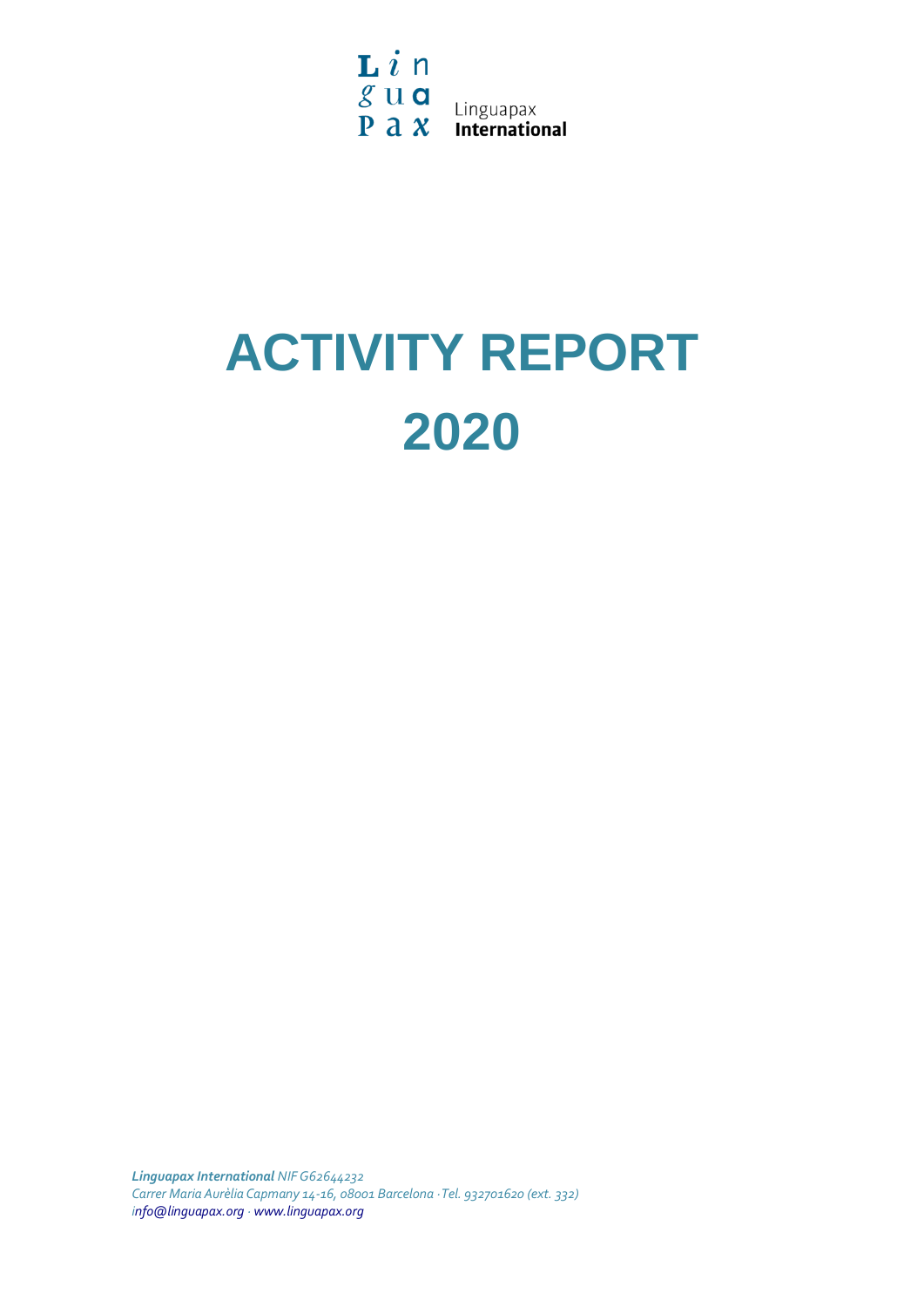## **UNESCO AND THE INTERNATIONAL DECADE OF INDIGENOUS LANGUAGES 2022-2032**

The UN has entrusted UNESCO with drawing up the Action Plan for the Decade of Indigenous Languages (2022-2032) during the years 2020 and 2021. Linguapax International, as an organization in Special Consultative status with the UN, collaborates actively as a member of the *ad-hoc* group to prepare the Global Action Plan for the activities of the Decade, while also being a permanent observer.

With this goal in mind, during the whole 2020, and despite the difficulties originated by the pandemic, we mobilized the association's network in a coordinated way, to identify the most effective goals and strategies to bring awareness to the values of linguistic and cultural diversity in the local contexts where each delegation works. We also worked in Catalonia, in order to highlight the language of the country as a common and reference language for all people who live here, in the increasingly diverse and multicultural framework of the global society we live in.

The activities developed in 2020 were carried out in collaboration with organizations and institutions that conduct similar activities, like universities, research centres, organizations that defend the linguistic rights and the UNESCO Chair in Linguistic and Cultural Diversity of the Institute of Catalan Studies. Catalan specialists and other experts from all over the world came together to approach the management of linguistic and cultural diversity, suggesting solutions to apply in our country as well as internationally.

## *INTERNATIONAL CONGRESS OF ENDANGERED LANGUAGES AND UNESCO EVENT*

As a closing act of the International Year of Indigenous Languages 2019 and in the occasion of the launching of the Decade of Indigenous Languages organized by UNESCO, the National Institute of Indigenous Languages and the Cultural Department of Mexico organized the **International Congress of Endangered Languages.** From 25 to 28 February, 2020, more than 400 participants from all over the world got together with the intention to "Make a decade of action in favour of the indigenous languages 2022-2023" with the motto "everything for everyone", which encourages to fight against the linguistic discrimination that is still prevailing in the sociocultural, economic and political life of the global society.

The official languages of the Congress were Spanish, English and Nahuatl, the historical language of the valley region of Mexico.

The structure of the Congress included two days of presentations of experiences in favour of global linguistic diversity and two days dedicated to the UNESCO event, considered "high level" and called *Making a decade of action for indigenous languages*, which ended with the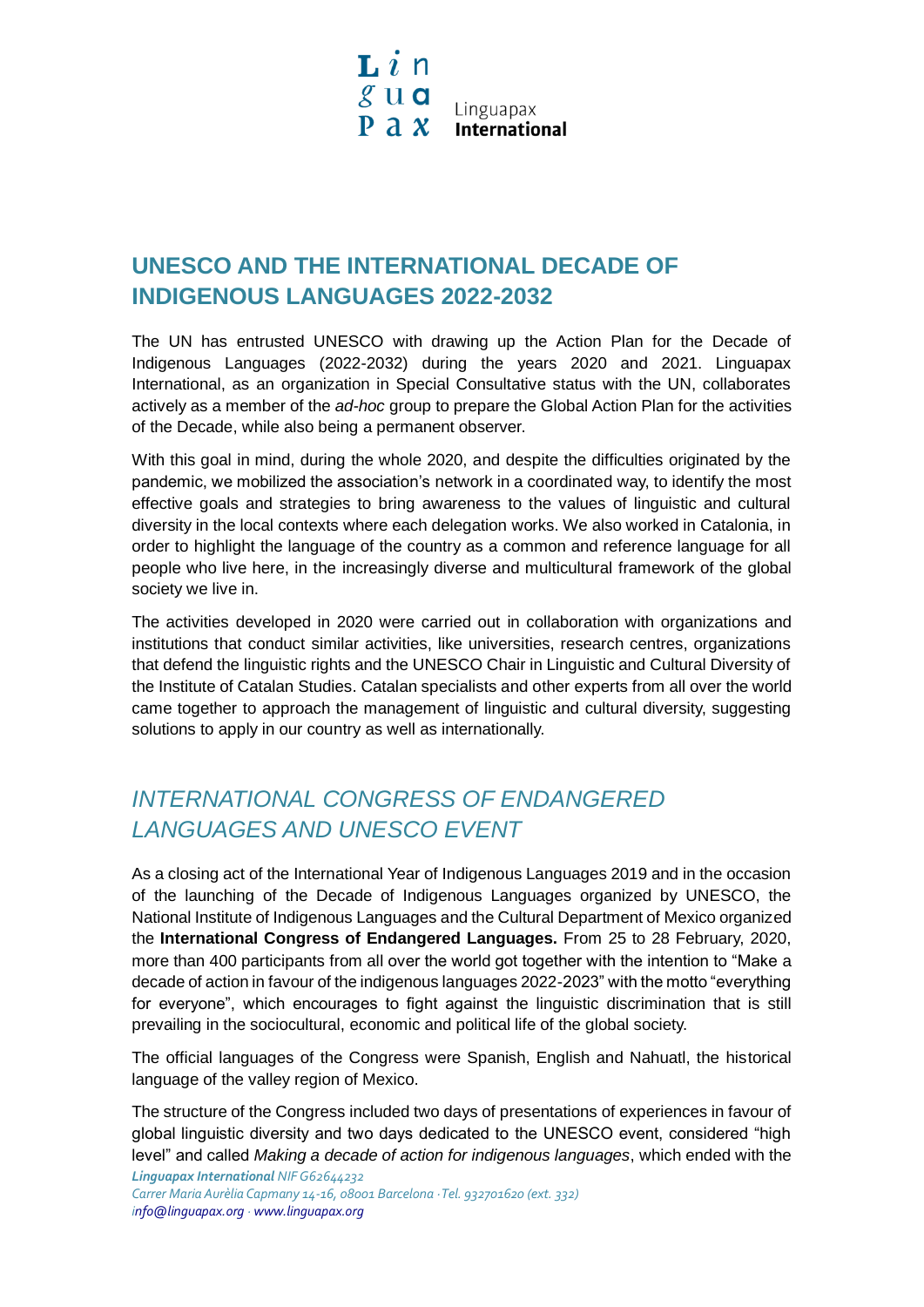

**Los Pinos Declaration**, a draft based on the comments and suggestions of the participant community, which is the starting point for the Global Action Plan for the Decade of Indigenous Languages that will be elaborated during 2021 and 2022.

The exposition *Voices of the earth* also took place, a display of the global linguistic diversity and the weakness of the resources available for its development and strengthening.

Linguapax participated in the international panel of endangered languages and linguistic politics, where Mònica Pereña, current president of the organization, spoke about linguistic diversity in Europe. The Latin America delegation coordinator participated in one of the sessions, introducing the Group of Facilitation for Endangered Languages (GALA, Spanish initials), which advocates for a radical change in linguistic politics through a revitalisation project developed in Mexico.

The high-level event, where the decisions on the Decade are taken, was organized in two days, February 27 and 28. On the first day several presentations highlighted strategic actions for the Decade of Indigenous Languages based on the experience of the International Year of Indigenous Languages 2019. During the second day discussion forums took place and included subjects, such as the proposal of creation of a Global Atlas of Languages, which is one of the Decade goals, or the strategies to build peace in the framework of appreciating, celebrating and developing linguistic diversity and its multiple implications in the social and educational aspects, which are some of the purposes of the UN through UNESCO, as a part of the goals for sustainable development traced by the UN and debated in the Congress.

#### *MOOC "LANGUAGE DIVERSITY, WHAT FOR?"*

During 2020 we finished the contents for the MOOC (Massive Open Online Course) "Language diversity, what for?", which offers a panoramic and introductory vision of linguistic diversity, distributed in five blocks: 1) Introduction and transversal perspectives, 2) Languages and territories of origin, 3) Languages and people movement, 4) Linguistic revitalisation and 5) Languages, creativity, innovation, and social transformation.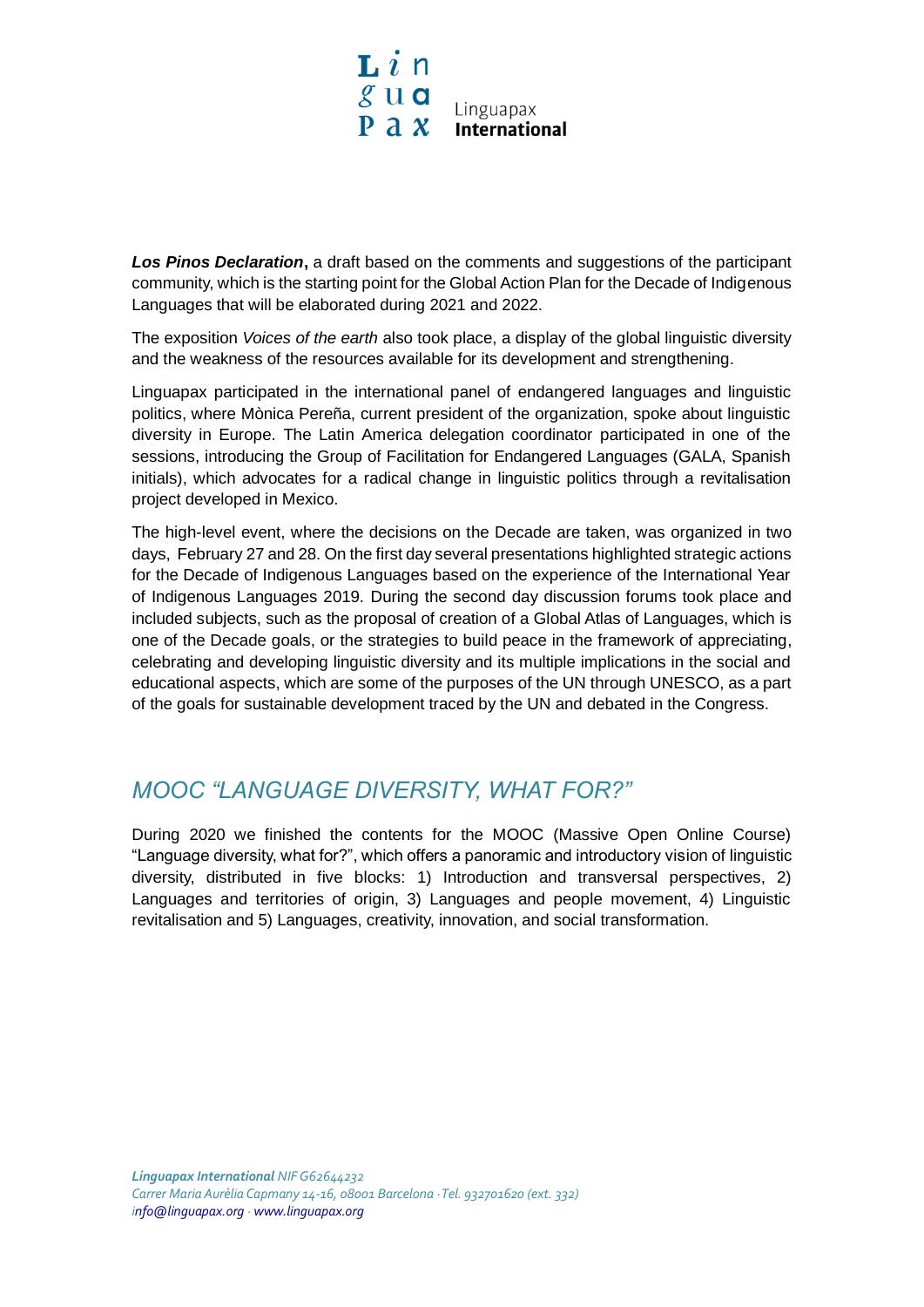



The goal of this project is to connect people, organizations and institutions from all over the world interested in linguistic and cultural diversity so that we can share knowledge, exchange experiences and encourage the development of joint projects.

The course content was elaborated by experts from the Linguapax international network, members of universities, organizations, and institutions from all over the world, and is presented in different languages (often, the teachers' native languages), with subtitles in Catalan and English. We elaborated debate forums and evaluation tools, and all of this was validated and approved by the Universitat Autònoma de Barcelona and the international platform Coursera, which hosts and distributes the course.

During the last term of the year, we prepared the dissemination plan and the launching of the course, planned for 24 January 2021.

#### **2020 LINGUAPAX AWARD**

The winner of 2020 Linguapax International Award was Marja-Liisa Olthuis , for her work in

the revitalisation of the Sami language and culture.

In August 2009, Olthius created, along with the university, an Inari Sami education centre and Inari Sami associations, an unique education program, which included an intensive one-year Inari Sami language course. The participants were rigorously selected based on the Sami community needs. In two years, Finland had already financed the project completely.



*Linguapax International NIF G62644232*

*Carrer Maria Aurèlia Capmany 14-16, 08001 Barcelona · Tel. 932701620 (ext. 332) [info@linguapax.org](mailto:info@linguapax.org) [· www.linguapax.org](http://www.linguapax.org/)*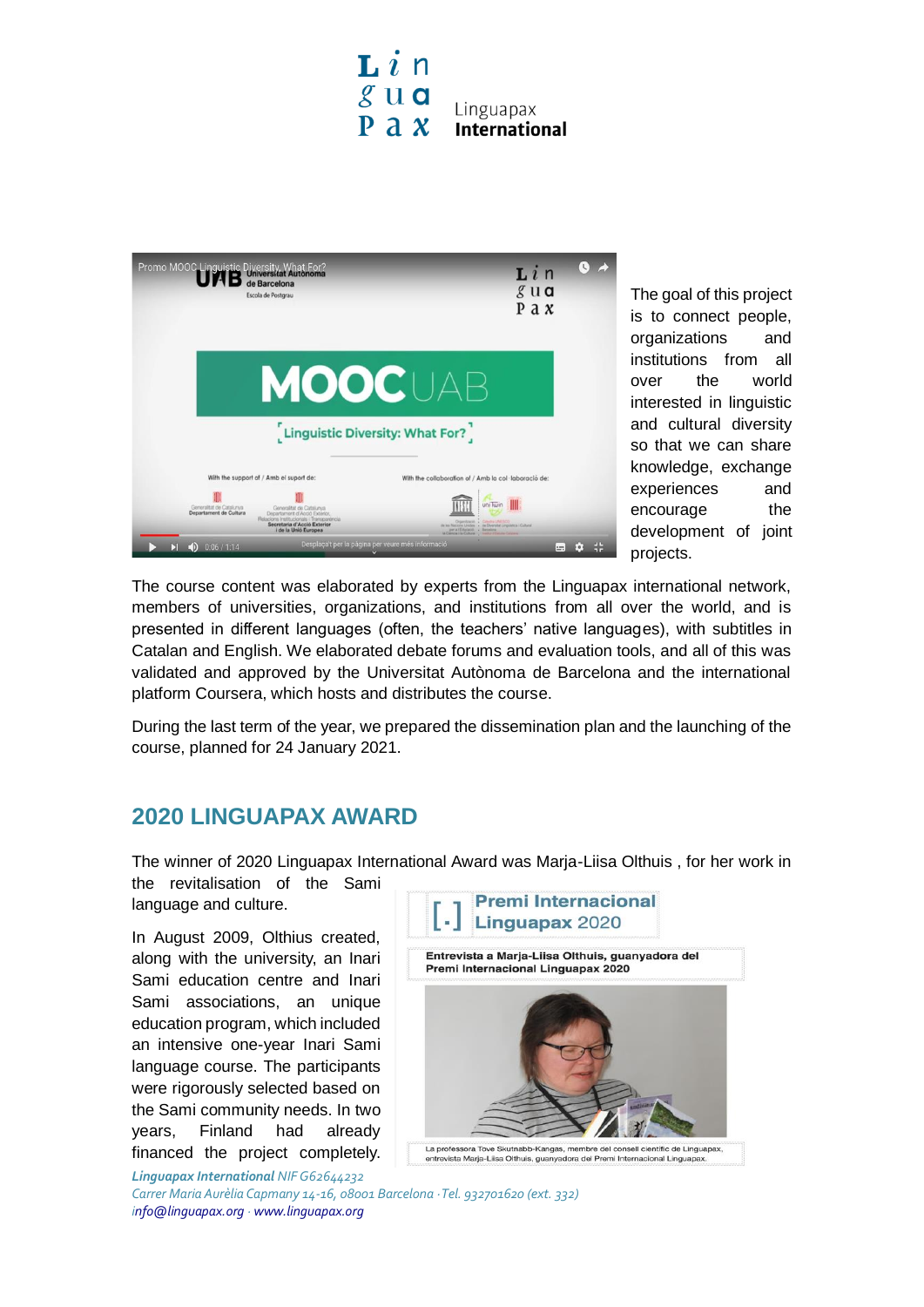

The course was free for the participants, who received the same salary that they had been earning from their previous jobs.

The course and its results were described in detail, together with the people who collaborated, in her book "Revitalising Indigenous Languages. How to Recreate a Lost Generation (2013)".

Without her, Inari Sami would have no children or adult speakers in a few decades. Currently, there are dozens of children who have Inari Sami as their first or second language, and there are 450 speakers in total. Progressively, a process of awareness on the importance of language revitalisation is being created. Inari Sami is now living a process of full transformation.

Due to the pandemic, the award ceremony that was supposed to take place in Barcelona was cancelled. However, we wanted to have media coverage of the award and to disseminate the work of the winner, so we took advantage of the commemorative event of the International Mother Language Day (see below) to publicize the name of the winner. We disseminated her work extensively via the Linguapax website and social media, as well as the electronic newsletter e-Linguapax.

### **PUBLIC EVENTS**

### *INTERNATIONAL MOTHER LANGUAGE DAY*

In collaboration with the UNESCO Chair of Linguistic and Cultural Diversity and the Catalan Studies Institute, Linguapax commemorated the International Mother Language Day, which is celebrated on 21 February.



The event took place in the Espai Vilaweb. We presented the 2019 Linguapax Review, "Old Kava in new pumpkins: linguistic revitalisation and education in Hawaii" and we publicized the name of the 2020 Linguapax Award winner (see above). Rubèn Fernández, coordinator of the report, and Màrius Serra, philologist, writer, and author of the book *Res és perfecte a Hawaii* (Nothing is perfect in Hawaii) participated in the celebration. The presentation is available on our Youtube channel.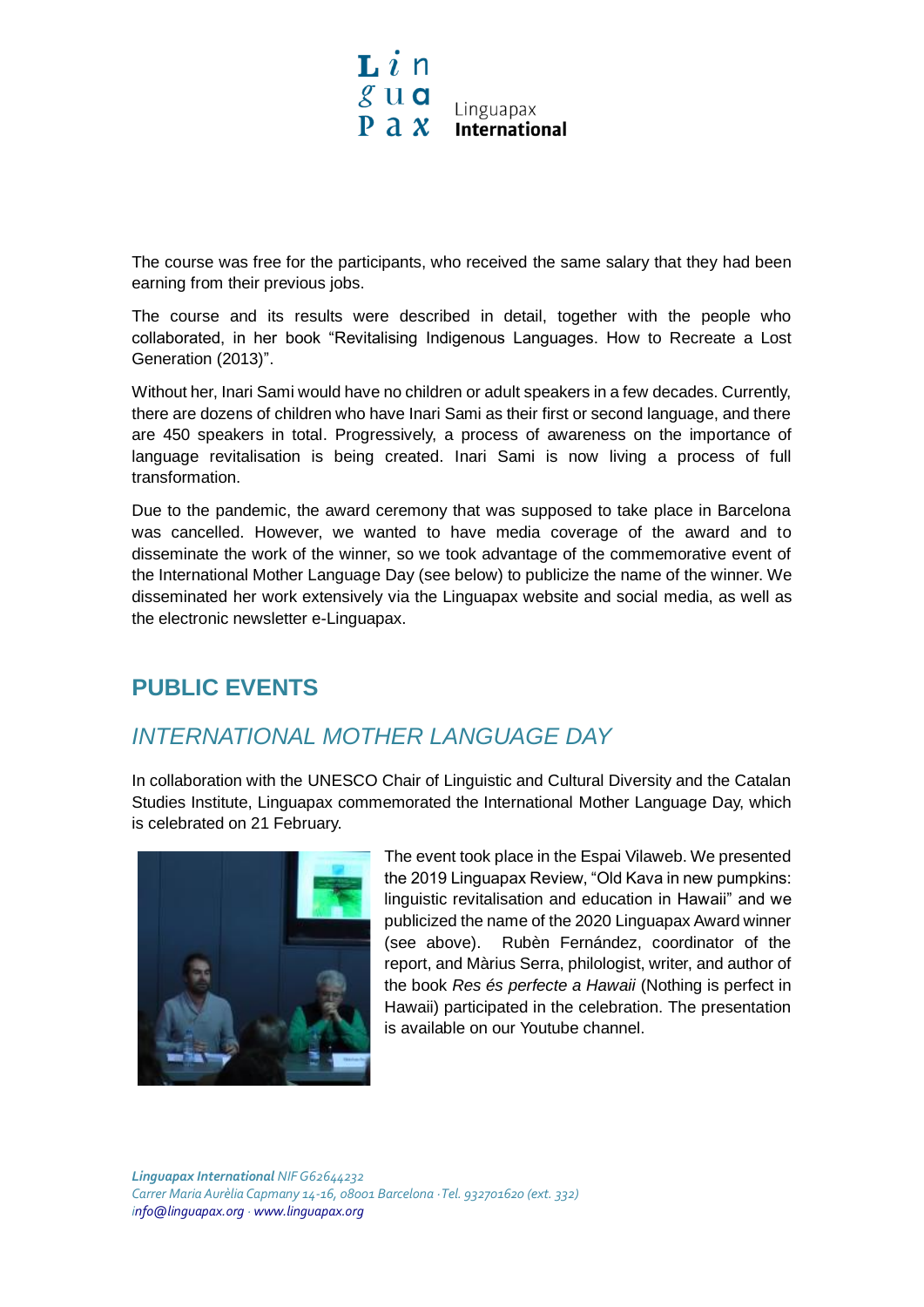

#### *EUROPEAN DAY OF LANGUAGES 2020*

Linguapax joined the European Day of Languages celebration (26 September) participating in the 2020 Jewish Cinema Festival of the Filmoteca de Catalunya.

On Friday, 25 September, in the Chomón Room of Filmoteca de Catalunya, Emili Boix, professor in Sociolinguistics at the University of Barcelona and member of the Linguapax board, presented the films *Yiddish* and *In Search of Ladino*, which are about Yiddish poetry and the Ladino



language and culture. He also spoke with the philosopher and journalist Paula Kuffer.

### **MANAGEMENT AND COORDINATION OF LINGUAPAX INTERNATIONAL NETWORK**

Since 2006, Linguapax coordinates an international network of experts and entities that share the goal to strengthen peoples' identities, especially through their languages and cultures, as a path to intercultural understanding and peace. The main actions developed by the Linguapax International Delegations in 2020 were the following:

#### LINGUAPAX EUROPE

#### **"ARE EUROPEAN LANGUAGES INDIGENOUS LANGUAGES?" report**

In addition to the contribution with qualitative documentation, some members of the Linguapax-Europe delegation started working on a document which describes the situation of danger of the European non-official languages. In this way, these languages can be object of attention and support in the framework of the action designed for the International Decade of Indigenous Languages. The coordination difficulties caused by the pandemic have postponed the completion of this report. However, we hope that the report will be available during 2021.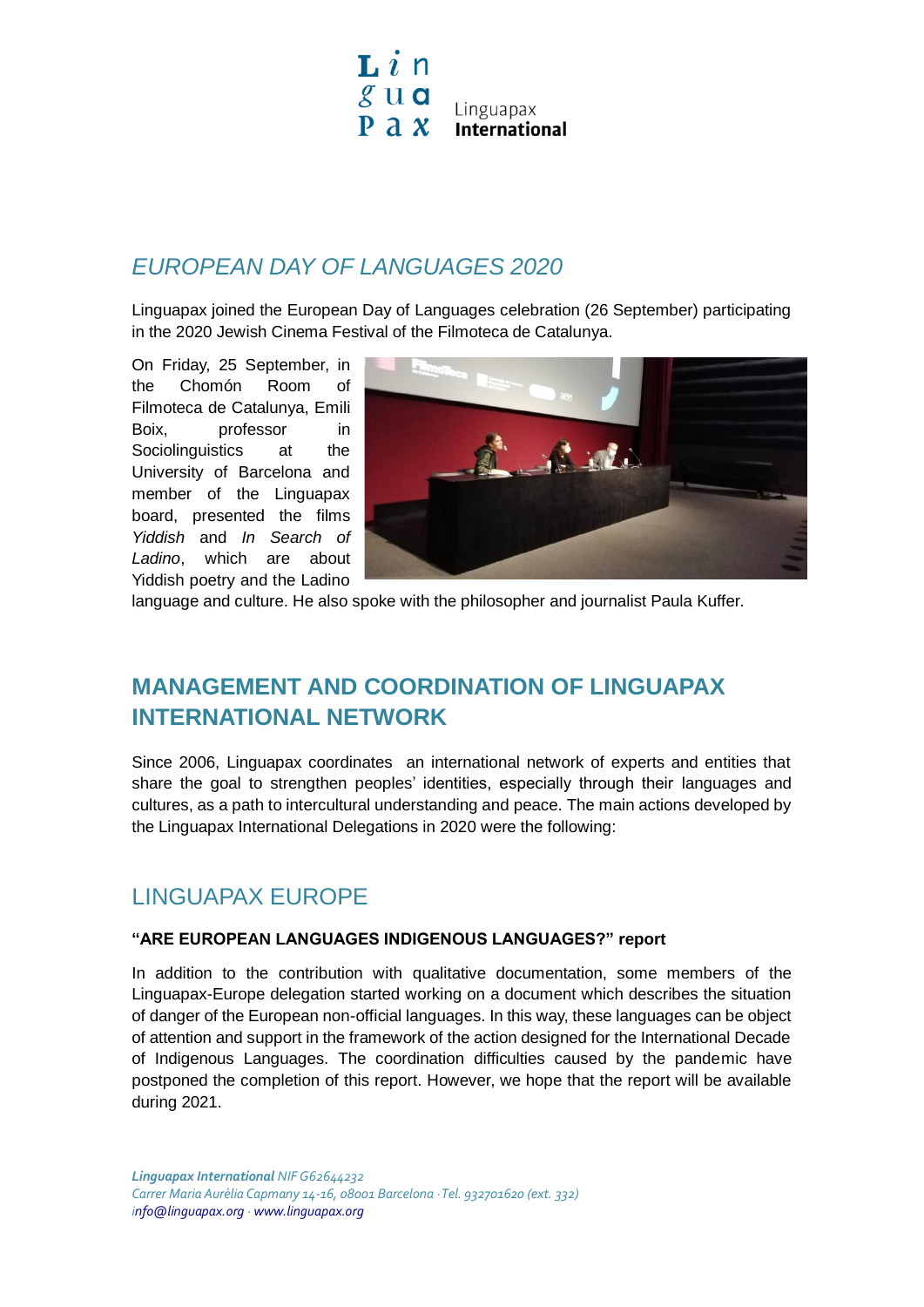${\bf L}$   $i$  n  $g$ ua Linguapax  $P \cap x$ **International** 

#### LINGUAPAX EUROPE/LATIN AMERICA

#### **Linguistic revitalization guide: for an educated and informed management**

In collaboration with the European and Latin American delegations we published a more extensive and correct version of this linguistic revitalization guide. The main goal of the book is to offer different strategies to initiate linguistic revitalization projects. It is a work about applied sociolinguistics that goes beyond the description and theorization about linguistic movement processes. The book, which includes practical exercises with examples of different parts of the world, can be used as a course manual and it is also accessible for a non-academic public. Due to the success of the publication, it is expected to be turned into a living project and to be enriched with experiences from different parts of the world, and translated into



English and Russian (since there has been a lot of interest from communities that work in Artic languages).

#### *LINGUAPAX LATIN AMERICA*

Throughout 2020, the Linguapax Latin America delegation, led by Dr. José Antonio Flores, coordinated the actions of the Accompanying Group for Endangered Languages (GALA, *Grupo de Acompañamiento de Lenguas Amenazadas)*, a Mexican collective that currently gathers more than 300 members from different sectors: academics, professors, native speakers of minority languages and people interested in the preservation of cultural and linguistic heritage. The main goals of the group are: a) make an impact in government linguistic policies, and b) strengthen the cooperative relationships between speakers of minority languages and the rest of the society, to promote and consolidate multilingualism.



After the success of the actions carried out and with the intention to design projects that are a part of the development of the Global Action Plan for the Decade of Indigenous Languages, the GALA platform decided to widen its

*Linguapax International NIF G62644232* action area and promote actions in other linguistic communities, such as Quechuan and

*Carrer Maria Aurèlia Capmany 14-16, 08001 Barcelona · Tel. 932701620 (ext. 332) [info@linguapax.org](mailto:info@linguapax.org) [· www.linguapax.org](http://www.linguapax.org/)*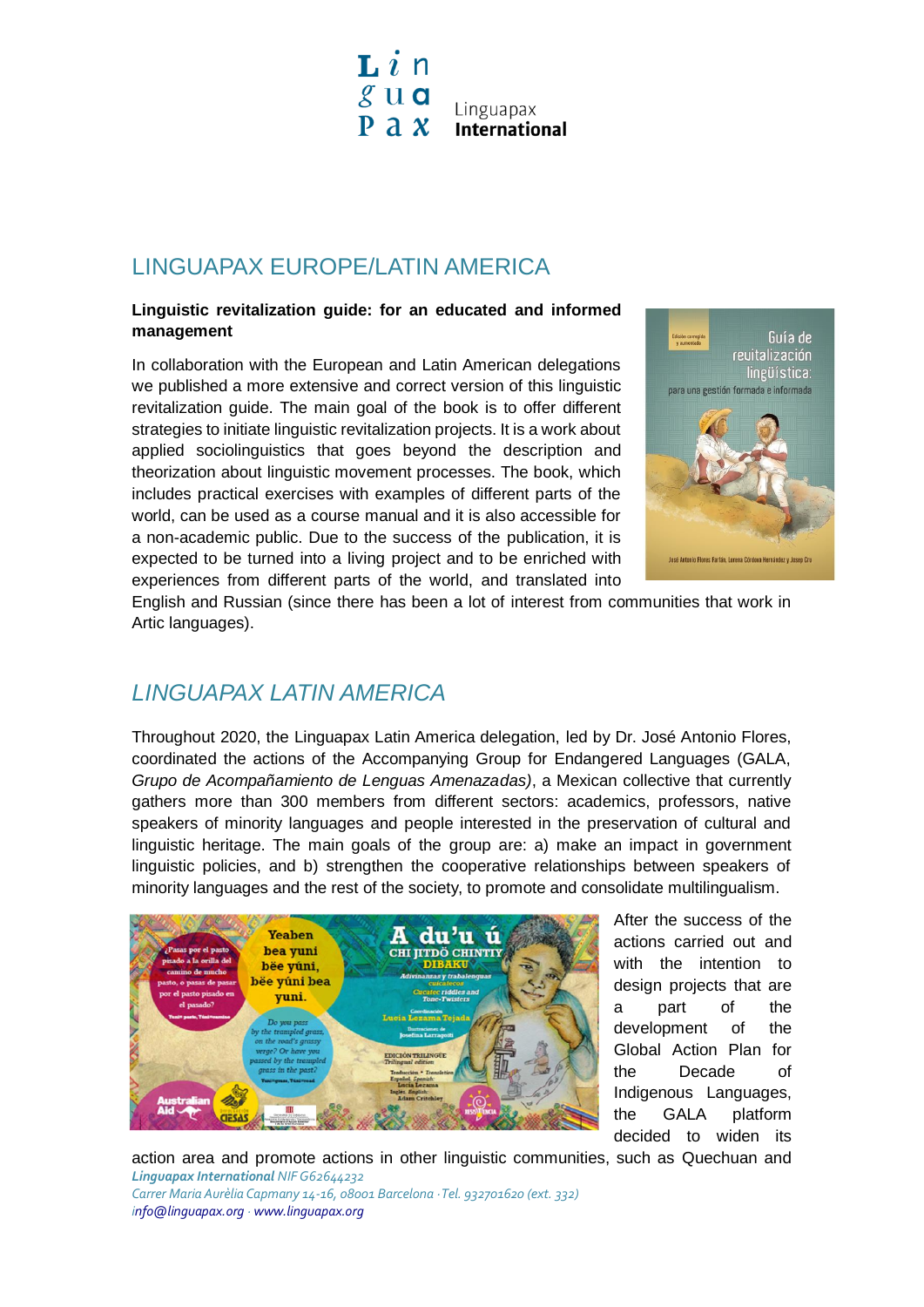

Aymaran. The platform also started collaborating with experts and activists from Peru, Ecuador and Brazil. In addition, this delegation produced a series of materials in Nahuatl, Mixtec and Popoluca to maintain the education in these languages among the children of these communities.

#### *LINGUAPAX ASIA*

The Asian International Linguapax delegation, led by Dr. Jelisava Sethna, made possible the following projects:



#### **JAPAN ETHNOLINGUISTIC ATLAS**

Mapping of the languages spoken in Japan. The purpose is to create a map that reflects the indigenous communities (Miyako, Okinawa), the ethnic communities that speak other languages (Vietnamese, Nepalese, etc.) and the communities of deaf people that speak sign language in Japan; all of this based on the observation, on previously published data and urban distribution of non-Japanese population (Koreatown, Chinatown, Braziltown). There was no visual atlas in Japan where ethnic and minority languages were shown.

#### **MIYAKOAN KARUTA PROVERB**

Educational card game to learn the Miyakoan language, a Japanese endangered language. The possibility of having attractive educational materials is fundamental for the survival of languages. The purpose of this project is to document old Miyakoan proverbs in Miyakoan, Japanese and English, as a multilingual resource for primary and high school education. Its publication has been postponed due to the pandemic, but we hope to see it finished in 2021.

#### **CELEBRATION OF INTERNATIONAL MOTHER LANGUAGE DAY 2020**

In the framework of this celebration, a group of exchange students at Tsukuba University carried out lectures, as well as video and poster presentations to reflect the linguistic and cultural diversity of their environment.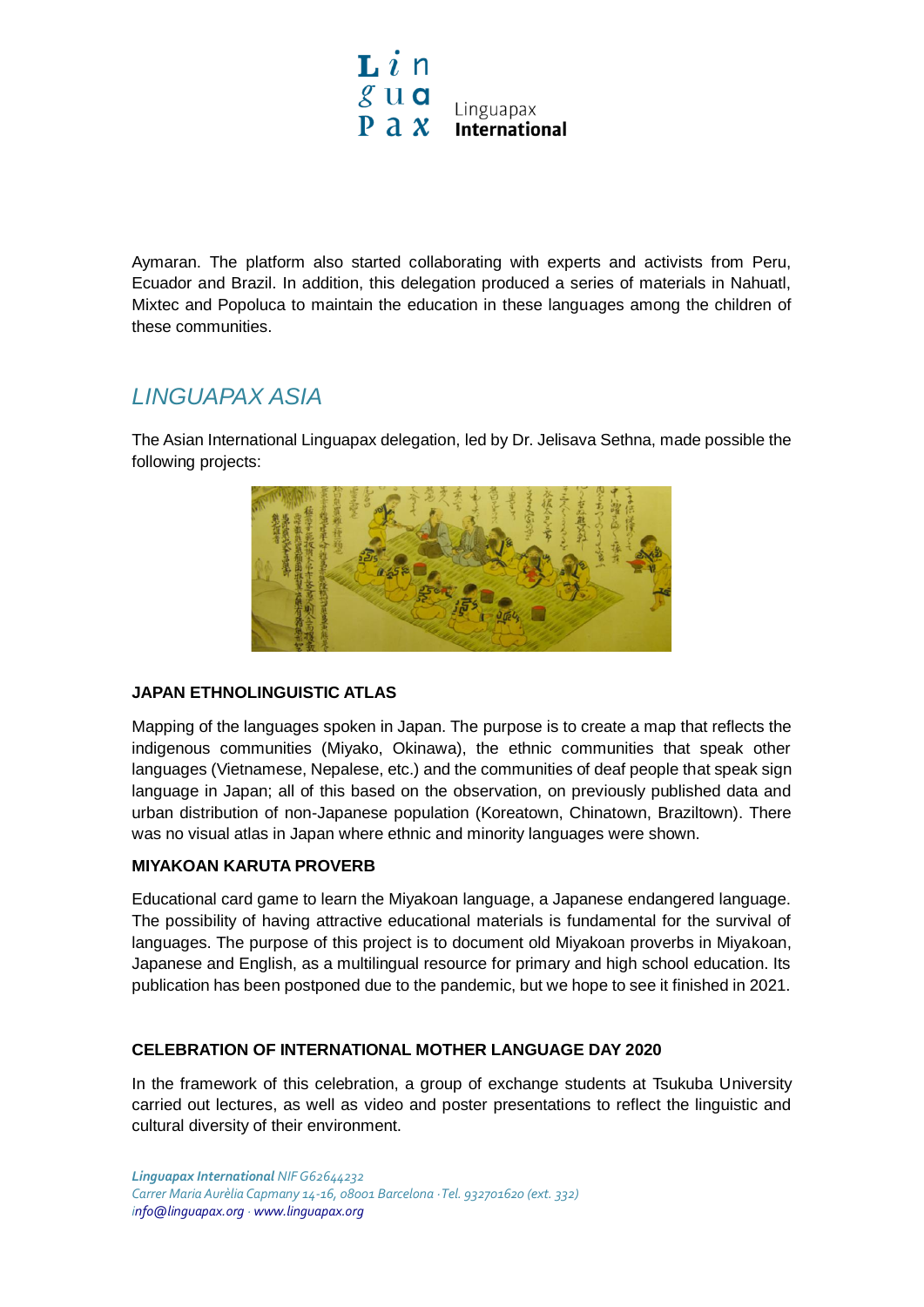

#### **JAPAN ASSOCIATION OF LANGUAGE TEACHERS ANNUAL CONFERENCE**



Linguapax Asia also participated in the Japan Association of Language Teachers (JALT) annual conference 2020, which was online due to the pandemic. The subject of the conference was "Online Communities of Teachers and Learners" and Linguapax Asia was present through its head of Education, Dr Sachiyo Fujita-Round.

In the academic aspect, Linguapax Asia had to postpone the "Linguapax Asia Symposium: Learning and Teaching Languages of the World, Sharing Common Values, Goals and Challenges" that

was supposed to be celebrated in June, due to the pandemic.

## **DISSEMINATION ACTIVITIES**

## *LINGUAPAX REVIEW 2020*

Linguapax Review 2020, the annual publication of the association is called "Translating diversity". Throughout this publication we reflect on the natural act of translation from English and different practices, and we write about its specificities, advantages, and dangers.



The magazine has seven articles from international, literary, advertisement, automatic, legal, and audio-visual translation professionals, as well as linguistic mediation professionals.

The magazine is disseminated in Catalan and English through the association's website, through Scientific Committee members and through social networks.

The magazine was presented publicly on December 10 in an online open access event. About sixty people interested in translation and management of linguistic diversity attended the event, which is already available on [our website in Catalan and](https://www.linguapax.org/wp-content/uploads/2020/12/LinguapaxReview2020-1.pdf)  [English.](https://www.linguapax.org/wp-content/uploads/2020/12/LinguapaxReview2020-1.pdf)

In addition to the presentation of the articles by the authors, there also were interventions from three members from the Linguapax international scientific committee. The scientists, [Anvita Abbi,](https://www.youtube.com/watch?v=8Zj0PxH7qZk&feature=youtu.be&cbrd=1) [José Antonio Flores Farfán](https://www.youtube.com/watch?v=7iRflx4mYKA&feature=youtu.be) and [Dónall Ó Riagáin,](https://www.youtube.com/watch?v=Yo9Bt-aniQI&feature=youtu.be) offered a detailed analysis of some of the articles. The videos are available on our Youtube channel.